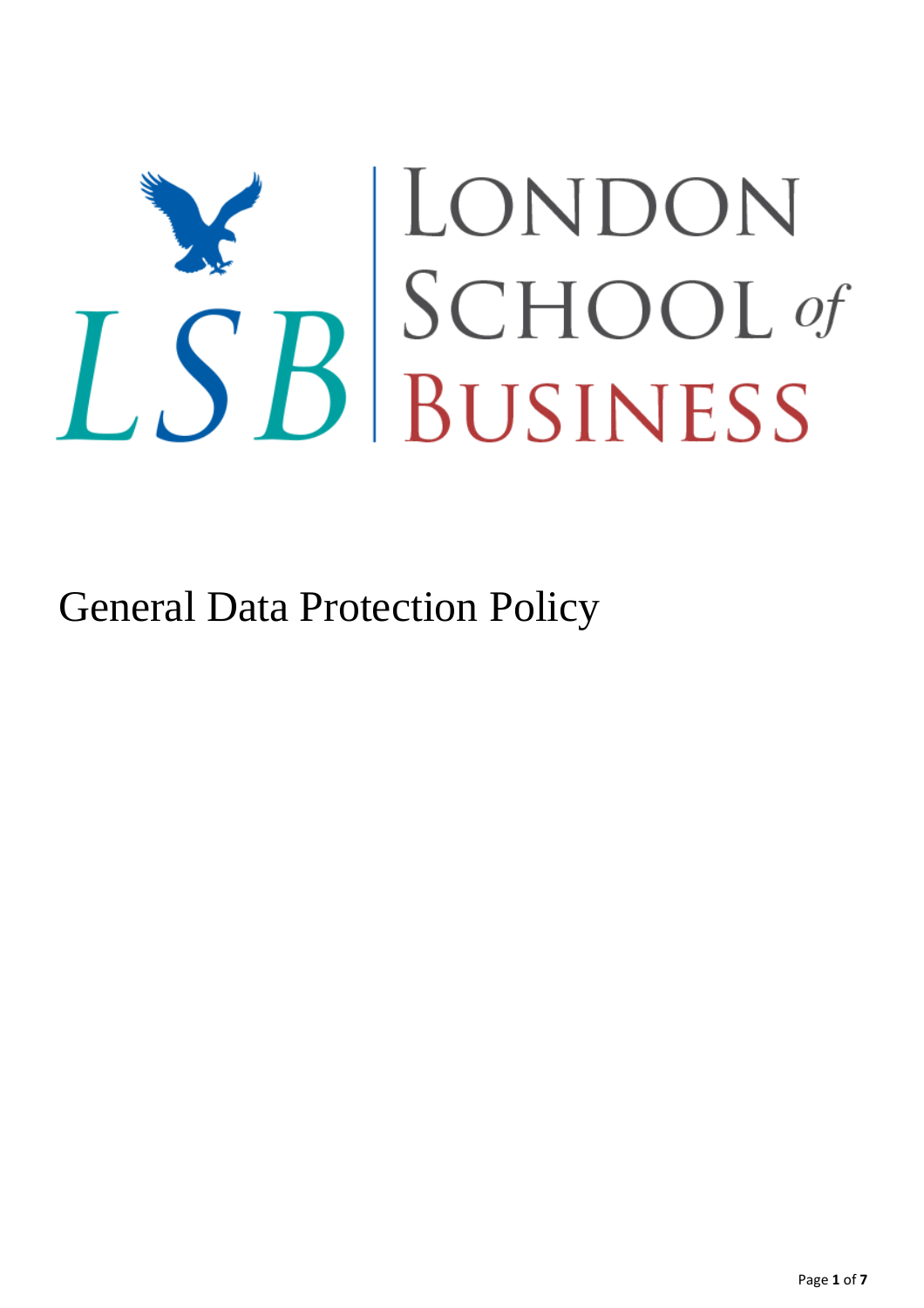### Contents

| 14. |  |
|-----|--|
| 15. |  |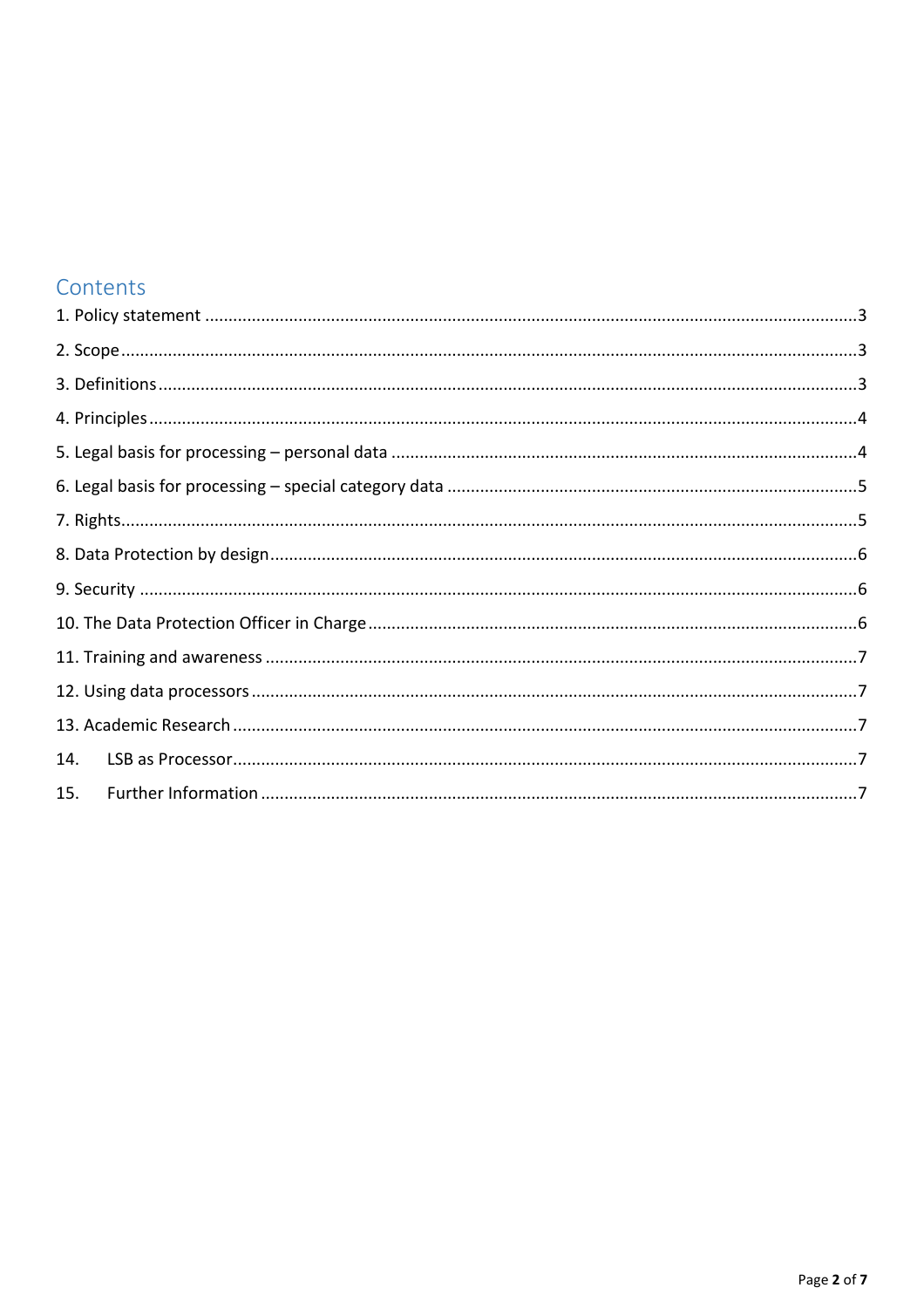#### <span id="page-2-0"></span>1. Policy statement

LSB is committed to complying with the General Data Protection Regulation as an academic institution, an employer and as a service provider. In order to do this LSB commits that:

We process our data fairly and legally

We support the rights of individuals

We keep our personal data secure

We design privacy into our systems and processes

#### <span id="page-2-1"></span>2. Scope

LSB is subject to the General Data Protection Regulation and associated data protection legislation. LSB is required to register as a Data Controller with the Information Commissioner's Office. LSB's notification (registration number: ZA190209) covers LSB's central academic activities, administrative functions, libraries and business services, including its wholly‐owned companies.

### <span id="page-2-2"></span>3. Definitions

The General Data Protection Regulation governs the processing of personal data. The following definitions are used:

**Personal data** are data which can identify living individuals. As well as images, names and contact details it can also include numerical or statistical information from which an individual's identity can be derived.

**Special Category Data** are personal data revealing racial or ethnic origin, political opinions, religious or philosophical beliefs, or trade union membership, and the processing of genetic data, biometric data for the purpose of uniquely identifying a natural person, data concerning health or data concerning a natural person's sex life or sexual orientation.

A **Data Subject** is the individual who is the subject of personal data.

A **Data Controller** determines the purposes for which personal data are processed. The controller is ultimately responsible for the personal data, whether they pass the data to a data processor or not. This includes the responsibilities of responding to Subject Access Requests and complaints from data subjects.

A **Data Processor** is any individual or organisation who processes personal data on behalf of – and according to the purposes defined by – the data controller.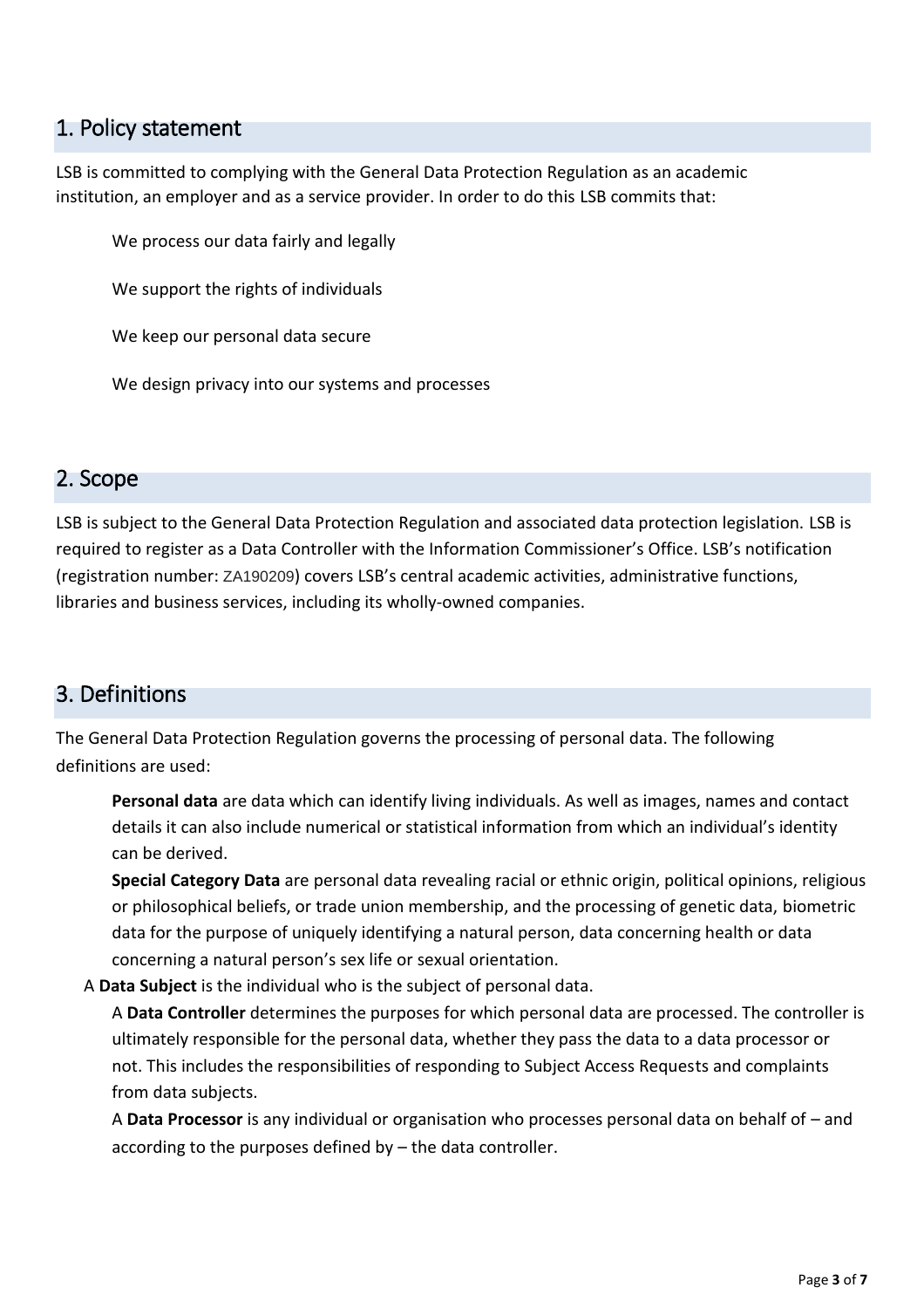## <span id="page-3-0"></span>4. Principles

| <b>Data Protection Principles</b> | The context for the LSB                                                                         |
|-----------------------------------|-------------------------------------------------------------------------------------------------|
| Lawfulness, fairness and          | LSB explains to its staff, students and customers how it processes                              |
| transparency                      | personal data at the point of collection and for what purposes                                  |
| Purpose limitation                | LSB only uses the personal data it has for the purposes it was collected for                    |
| <b>Data Minimisation</b>          | LSB only collects personal data which is relevant to the purposes it is<br>required for         |
| Accuracy                          | LSB ensures that the data is correct, up to date and able to be rectify any<br>mistakes quickly |
| <b>Storage Limitation</b>         | LSB does not retain personal data for longer than it is needed                                  |
| Integrity and                     | LSB protects its personal data against unauthorised access, loss or                             |
| Confidentiality                   | destruction by a range of security measures                                                     |

LSB is required to process personal data according to the following six principles:

# <span id="page-3-1"></span>5. Legal basis for processing – personal data

LSB needs to meet one of the six lawful bases in order to process personal data. The most common for LSBwill be the following:

| <b>Legal basis</b>                                           | <b>Examples</b>                                        |
|--------------------------------------------------------------|--------------------------------------------------------|
| Necessary for the performance of a contract                  | Covers the majority of processing for our students and |
|                                                              | staff                                                  |
| Data subject has given consent to the processing             | Covers mailing lists, marketing and other optional     |
|                                                              | services for staff, students and customers             |
| Necessary for the performance of a task carried out in       | Covers the retention of our student pass lists and     |
| the public interest or in the exercise of official authority | transcript information for awards and verification     |
| vested in the controller                                     |                                                        |
|                                                              |                                                        |
| Necessary for the purposes of the legitimate interests       | Covers activities around alumni, charitable works and  |
| pursued by the controller or by a third party, except        | marketing of commercial services                       |
| where such interests are overridden by the interests or      |                                                        |
| fundamental rights and freedoms of the data subject          |                                                        |
| which require protection of personal data                    |                                                        |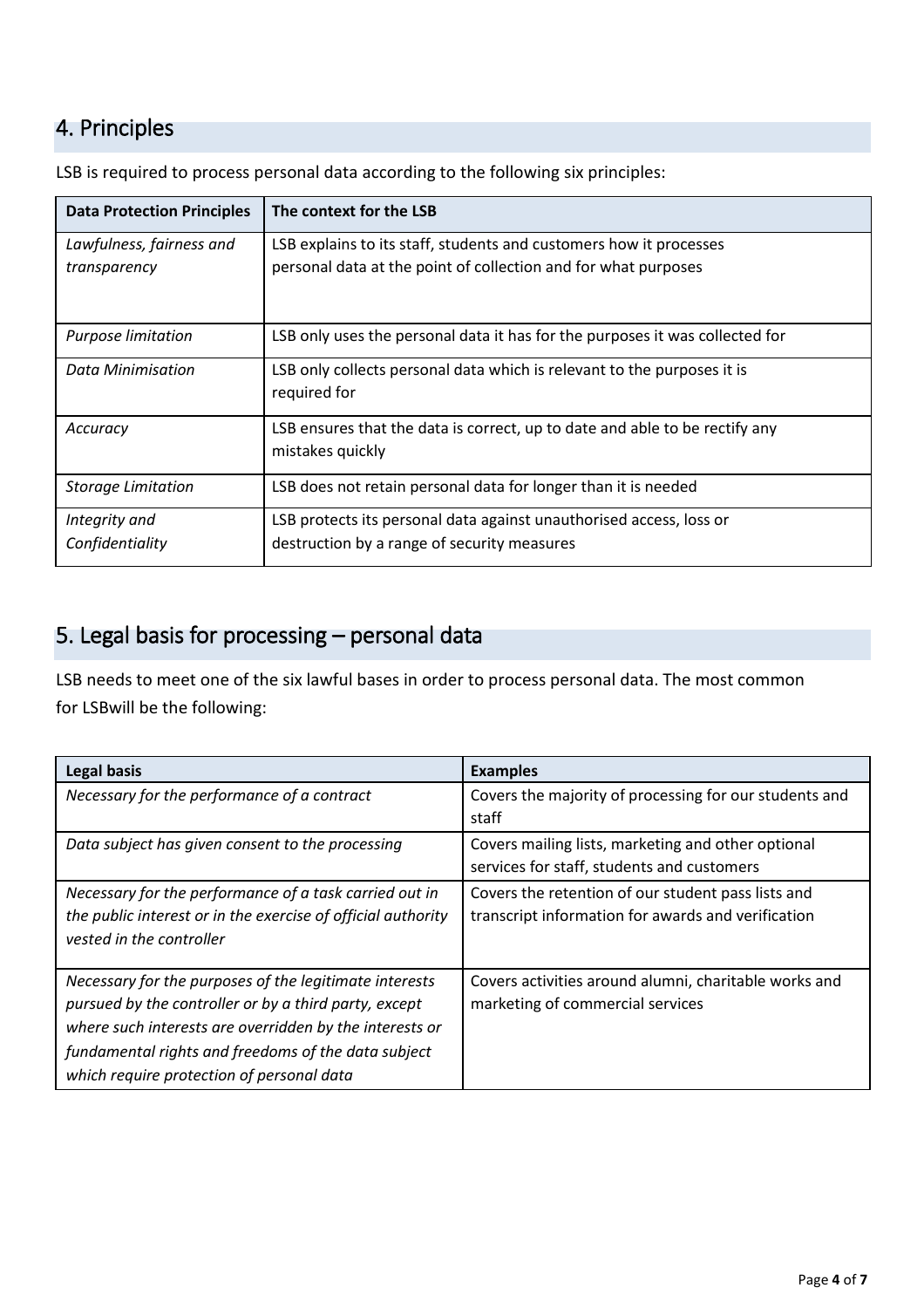# <span id="page-4-0"></span>6. Legal basis for processing – special category data

For special category data, in addition to a lawful basis listed in Section 5, LSB is required to have an additional legal basis for processing, as set out in Article 9 of the Regulation.

| <b>Legal basis</b>                                          | <b>Examples</b>                                      |
|-------------------------------------------------------------|------------------------------------------------------|
| processing is necessary for the purposes of carrying out    | Sickness absence, Notifying LSB of Trade             |
| the obligations and exercising specific rights of the       | Union membership                                     |
| controller or of the data subject in the field of           |                                                      |
| employment and social security and social protection        |                                                      |
| law                                                         |                                                      |
| processing relates to personal data which are               | Alumni research, honorary degrees, ethical donations |
| manifestly made public by the data subject;                 | assessment                                           |
|                                                             |                                                      |
| processing is necessary for the purposes of preventive or   | Occupational therapy assessments                     |
| occupational medicine, for the assessment of the            |                                                      |
| working capacity of the employee,                           |                                                      |
| processing is necessary for archiving purposes in the       | Analysis and reporting of equality and diversity     |
| public interest, scientific or historical research purposes | information                                          |
| or statistical purposes                                     |                                                      |

The legal basis for processing will be listed in LSB's Record of Processing Activities, produced in line with Article 30 of the Regulation.

# <span id="page-4-1"></span>7. Rights

Data subjects – our students, staff and customers – have a number of rights under the Regulation. These include:

| Right                                       | The context for LSB                                                                                                                                                                                                         |
|---------------------------------------------|-----------------------------------------------------------------------------------------------------------------------------------------------------------------------------------------------------------------------------|
| Right of access                             | Data subjects have the right to find out about what we are doing with their data,<br>check we're holding it correctly and to obtain a copy of what we hold.                                                                 |
| Right to rectification                      | LSB makes every effort to ensure its data is accurate. If a data subject<br>thinks something we hold about them is wrong, they can ask for this to be corrected.<br>LSB will assess the request and correct any inaccuracy. |
| Right to erasure / right to<br>be forgotten | Data subjects have the right to ask us to remove or delete data we hold on them.<br>LSB will assess the request against the criteria in Article 17 and respond<br>accordingly.                                              |
| Right to restriction of<br>processing       | Data subjects may, in the course of a dispute with LSB about the use of<br>their data, ask LSB to stop using their data if certain criteria applies.                                                                        |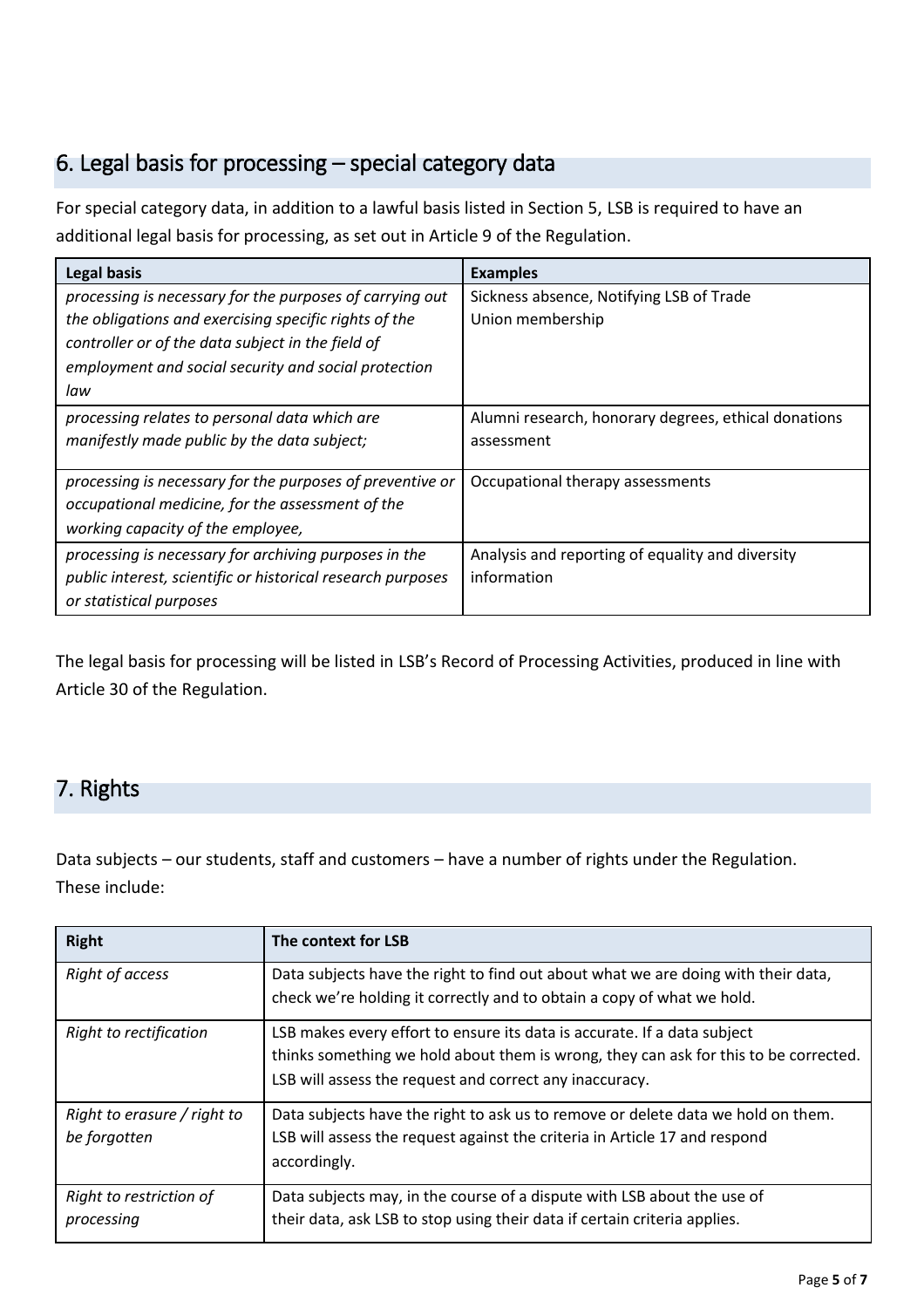| Right to data portability                         | Data subjects have the right to ask LSB to provide them with a re-usable<br>electronic copy of their data to allow them to transfer it to another provider. This<br>only covers data submitted to LSB by the subject or data observed from<br>the subject's use of a service If technically possible, LSB will consider<br>transferring information directly to another provider. |
|---------------------------------------------------|-----------------------------------------------------------------------------------------------------------------------------------------------------------------------------------------------------------------------------------------------------------------------------------------------------------------------------------------------------------------------------------|
| Right to object                                   | Data subjects have the right to object to processing based on legitimate interests,<br>legal obligation or for the purposes of direct marketing or for "scientific or historical<br>research purposes or statistical purposes". LSB will assess the request<br>and respond accordingly.                                                                                           |
| Automated decision<br>making, including profiling | If LSB is making decisions about data subjects through purely automated<br>means, such as a computer algorithm, data subjects can appeal against this decision.<br>LSB will ensure that subjects can express their point of view and have<br>member of staff provide a review and explanation of the decision.                                                                    |

## <span id="page-5-0"></span>8. Data Protection by design

LSB is committed to ensuring privacy is built into to its processes and outcomes. New projects involving personal data are required to carry out a privacy impact assessment to identify privacy risks and plan appropriate mitigation.

## <span id="page-5-1"></span>9. Security

LSB's ICT security measures support compliance around the 'integrity and confidentiality' principle of the regulation in ensuring appropriate technical measures are in place to protect personal data. There is a personal data breach notification procedure in place in accordance with Article 33 of the Regulation.

## <span id="page-5-2"></span>10. The Data Protection Officer in Charge

In accordance with Article 37‐39 of the Regulation LSB has appointed a data protection officer, whose contact details are as follows:

Data Protection Officer in Charge

London School of Business Boardman House, 64 Broadway E15 1NT, London, UK

[data.protection@lsbuk.com](mailto:data.protection@lsbuk.com)